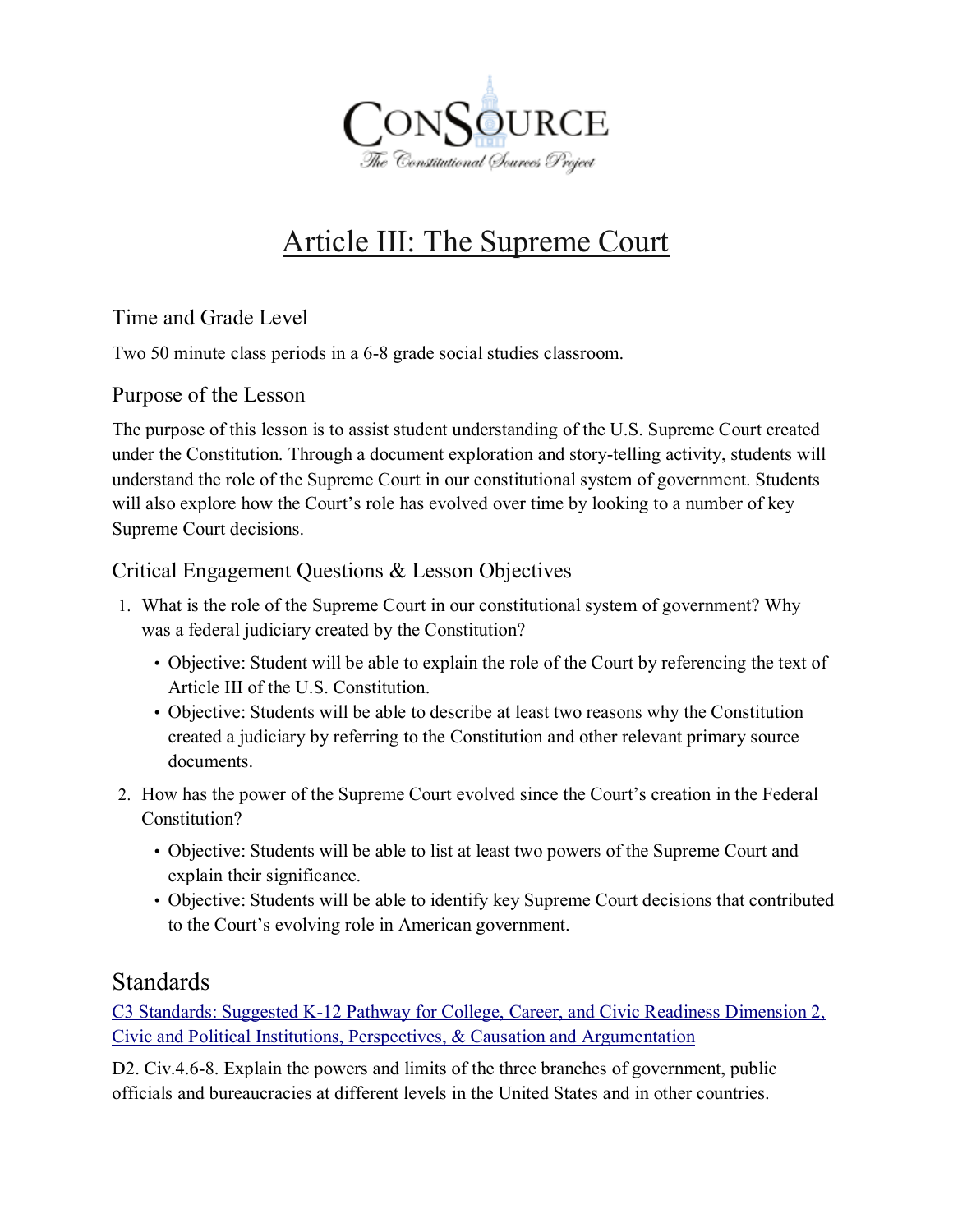

D<sub>2</sub> Civ. 5.6-8. Explain the origins, functions, and structure of government with reference to the U.S. Constitution, state constitutions, and selected other systems of government.

D2.Civ.8.6-8. Analyze ideas and principles contained in the founding documents of the United States, and explain how they influence the social and political system.

D2.His.3.6-8. Use questions generated about individuals and groups to analyze why they, and the developments they shaped, are seen as historically significant.

Common [Core Standards: English Language Arts Standards-Reading Information Text Grade](http://www.corestandards.org/ELA-Literacy/RH/11-12)  [4](http://www.corestandards.org/ELA-Literacy/RH/11-12)

[CCSS.ELA-Literacy.RH.6-8.4](http://www.corestandards.org/ELA-Literacy/RH/6-8/4/) Determine the meaning of words and phrases as they are used in a text, including vocabulary specific to domains related to history/social studies.

[CCSS.ELA-Literacy.RH.6-8.2](http://www.corestandards.org/ELA-Literacy/RH/6-8/2/) Determine the central ideas or information of a primary or secondary source; provide an accurate summary of the source distinct from prior knowledge or opinions.

[CCSS.ELA-Literacy.RH.6-8.10](http://www.corestandards.org/ELA-Literacy/RH/6-8/10/) By the end of grade 8, read and comprehend history/social studies texts in the grades 6–8 text complexity band independently and proficiently.

# Overview of the Lesson

| Day One |                                                                                                                                                                              |  |  |
|---------|------------------------------------------------------------------------------------------------------------------------------------------------------------------------------|--|--|
| $1_{-}$ | Homework: Article I and II review.                                                                                                                                           |  |  |
| 2.      | Class Reading of Article III as a class (from ConSource's US Constitution for Kids), Federalist No.<br>78, and other sources selected from documents provided to instructor. |  |  |
| 3.      | Round Robin Writing Activity: To review and analyze class reading.                                                                                                           |  |  |
| 4.      | Question about the court: What can the Supreme Court really do?                                                                                                              |  |  |
| 5.      | Introduction of the Court Cases to be used in story-telling assignment                                                                                                       |  |  |
| 6.      | Assignment of Story-telling Assignment                                                                                                                                       |  |  |

|                                         | Day Two |
|-----------------------------------------|---------|
| 1. In-Class work on Story-telling books |         |
| 2. Assignment of Extension Activity     |         |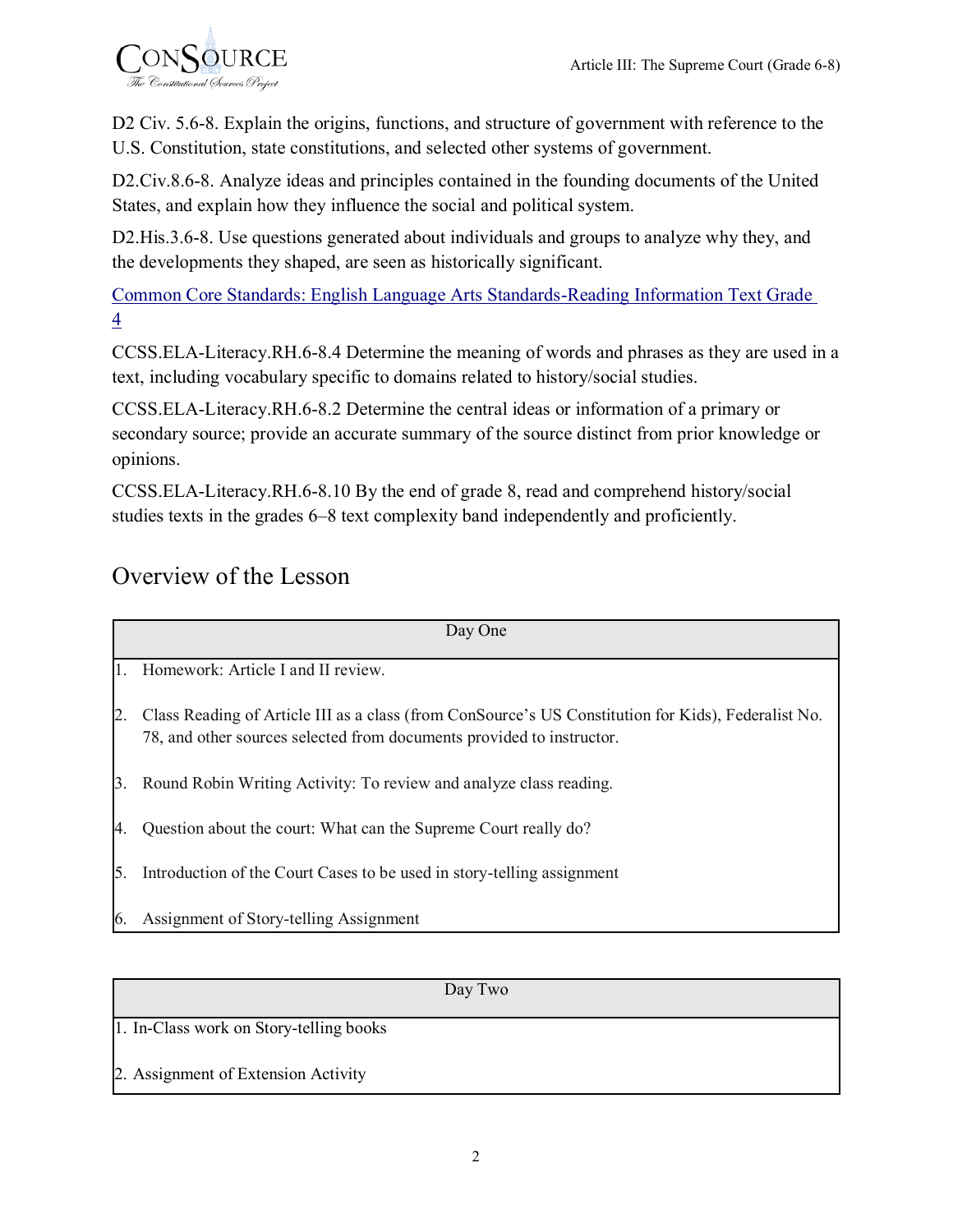

## Materials

- 1. Printed Copies of the Executive and Legislative Branch quiz (with key), found in [Appendix](#page-7-0)  [A.](#page-7-0)
- 2. Online access to, or printed copies of Articles I, II, and III of the U.S. Constitution for Kids (found [here](http://thinkfinity.org/docs/DOC-12191) (in full) and in individual documents as accompaniments to this lesson plan [here\)](http://thinkfinity.org/docs/DOC-12585).
- 3. Online access to the [full document,](http://www.consource.org/document/the-federalist-no-78-1788-6-14/) or printed copies of the excerpts from Federalist No. 78, (found in [Appendix C\)](#page-13-0)
- 4. Access to Article III of the U.S. Constitution through the [ConSource library](http://www.consource.org/document/united-states-constitution/) (locate Article III at annotation 144).
- 5. Printed copies of the Supreme Court Story-Telling Assignment, found in [Appendix B.](#page-11-0)
- 6. Student access to the Internet on Day Two for research.

# Student Warm-Up for the Lesson

For homework before the first day of this lesson, assign students a review of Article I and Article II of the U.S. Constitution. You may want to use the either the full ConSource U.S. Constitution for Kids, found [here,](http://thinkfinity.org/docs/DOC-12191) or the independent documents for Article I and Article II, found [here.](http://thinkfinity.org/docs/DOC-12585)

## RESOURCES FOR THE STORY-TELLING ASSIGNMENT

The Supreme Court

- [PBS.org "The First Hundred Years"](http://www.pbs.org/wnet/supremecourt/antebellum/history.html)
- [PBS.org "John Marshall"](http://www.pbs.org/wnet/supremecourt/antebellum/robes_marshall.html)
- [USHistory.org:](http://www.ushistory.org/gov/9.asp) The Judicial Branch
- [ConSource Document Collection](http://www.consource.org/library/?type=&topics=supreme-court-clause)

Marbury v. Madison (1803)

- [StreetLaw and The Supreme Court Historical Society Website:](http://www.streetlaw.org/en/landmark/cases/marbury_v_madison) Marbury v. Madison
- [The 200th Anniversary of Marbury v. Madison: The Reasons We Should Still Care About](http://writ.news.findlaw.com/commentary/20030224_grossman.html)  [the Decision, and The Lingering Questions It Left Behind](http://writ.news.findlaw.com/commentary/20030224_grossman.html)
- [PBS.org:](http://www.pbs.org/wnet/supremecourt/democracy/landmark_marbury.html)Marbury v. Madison
- [PBS.org:](http://www.pbs.org/wnet/supremecourt/antebellum/sources_document10.html) Marbury v. Madison Decision, primary source
- [OurDocuments.Gov:](http://www.ourdocuments.gov/doc.php?flash=true&doc=19) Marbury v. Madison, primary source
- [History.com:](http://www.history.com/this-day-in-history/marbury-v-madison-establishes-judicial-review)"Marbury v. Madison establishes judicial review"
- [Kid Law.com:](http://livepage.apple.com/) Marbury v. Madison CasePage

McCulloch v. Maryland (1819)

- [StreetLaw and The Supreme Court Historical Society Website:](http://www.streetlaw.org/en/landmark/cases/mcculloch_v_maryland) McCulloch v. Maryland
- [PBS.org-](http://www.pbs.org/wnet/supremecourt/antebellum/landmark_mcculloch.html)McCulloch v. Maryland
- [Kid Law.com:](http://kids.laws.com/mcculloch-v-maryland) McCulloch v. Maryland CasePage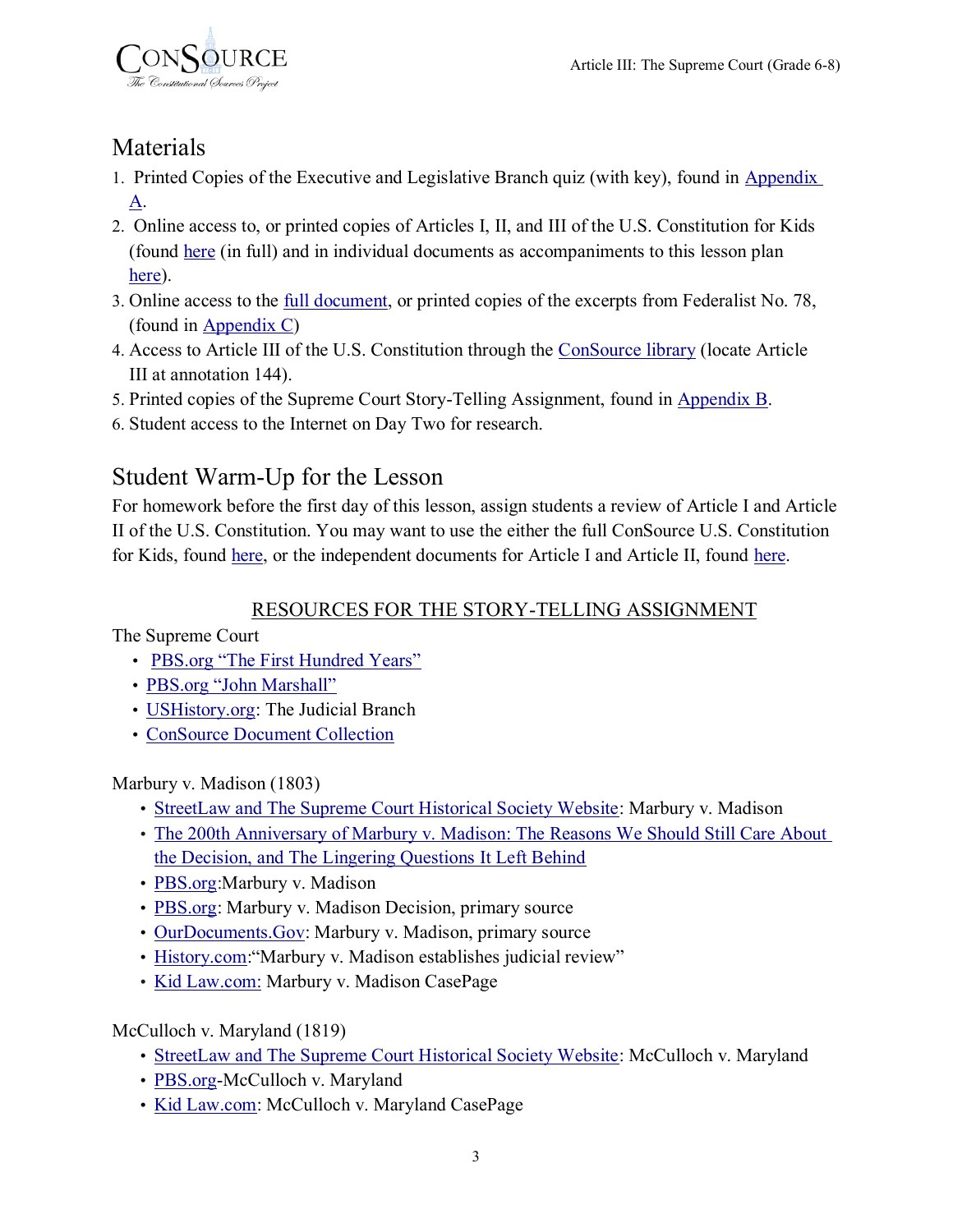

• [Oyez Project: C](http://livepage.apple.com/)asePage for McCulloch v. Maryland

Gibbons v. Ogden (1824)

- [StreetLaw and The Supreme Court Historical Society Website:](http://www.streetlaw.org/en/landmark/cases/gibbons_v_ogden) Gibbons v. Ogden
- [PBS.org:](http://www.pbs.org/wnet/supremecourt/antebellum/landmark_gibbons.html)Gibbons v. Ogden
- [Oyez Project:](http://www.oyez.org/cases/1792-1850/1824/1824_0) CasePage for Gibbons v. Ogden
- [OurDocuments.gov:](http://ourdocuments.gov/doc.php?flash=true&doc=24) Gibbons v. Ogden primary source

## Teacher Warm-Up for the Lesson

#### RESOURCES FOR BACKGROUND ON THE TOPIC

<span id="page-3-0"></span>Primary Source Documents (ConSource)

Use the following list of documents to chose a third or fourth in-class reading for students about the Supreme Court.

The following documents provide discussion of Article III:

[The Federalist No. 78](http://www.consource.org/document/the-federalist-no-78-1788-6-14/) (see [Appendix C](#page-13-0) for excerpts from the document)

[James Madison's Notes of the Constitutional Convention \(June 15th, 1787\):](http://consource.org/document/james-madisons-notes-of-the-constitutional-convention-1787-6-15/) Use the sidebar on the right side of the page to toggle to annotations 9-12 for discussion of the Judiciary.

[James Madison's Notes of the Constitutional Convention \(June 13th, 1787\):](http://consource.org/document/james-madisons-notes-of-the-constitutional-convention-1787-6-13/) Use the sidebar on the right side of the page to toggle to annotations 2-3 for a discussion of the Judiciary.

[James Madison's Notes of the Constitutional Convention \(June 13th, 1787\):](http://consource.org/document/james-madisons-notes-of-the-constitutional-convention-1787-6-5/) Use the sidebar on the right side of the page to toggle to annotations 1-4 for a discussion of the Judiciary.

- Federalist No. [81](http://www.consource.org/document/the-federalist-no-81-1788-6-25/) and [82](http://www.consource.org/document/the-federalist-no-82-1788-7-2/) provide discussion of the Supreme Court.
- Roger Sherman- [\(December 8, 1787\): S](http://www.consource.org/document/roger-sherman-to-___-1787-12-8/)herman's letter outlined many aspects of the new Constitution as the Drafters envisioned them, but he paid special attention the specific duties and the jurisdictional powers of the new Judicial Branch.

ConSource 's Collection of primary source documents related to the Judicial Branch may be found [here.](http://www.consource.org/index/article-ii-the-judicial-branch/)

Document (ConSource's U.S. Constitution for Kids)

The [U.S. Constitution for Kids](http://thinkfinity.org/docs/DOC-12191) offers educators and students the opportunity to read the original text of the Constitution alongside unbiased translations that are easy for students to understand. The document also includes useful background information and primary source links, which help to place each clause in historical context.

Website (The National Constitution Center)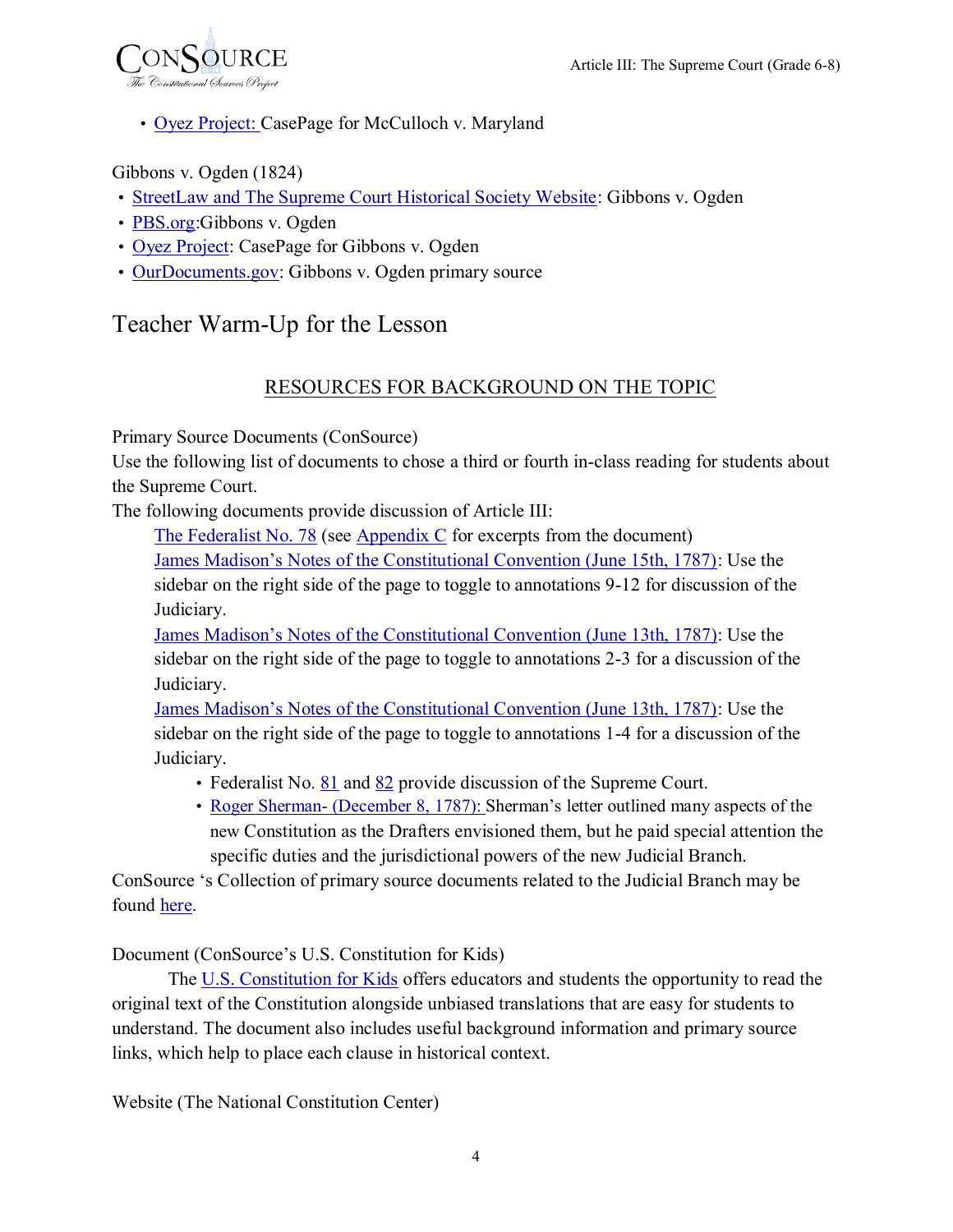

View the National Constitution Center's interactive Constitution [here,](http://constitutioncenter.org/constitution/the-articles/article-iii-the-judicial-branch) which includes the Annenberg classroom's interpretation of Article III.

#### Overview of Cases for Story-Telling Assignment<sup>1</sup>

Marbury v. Madison (establishes Judicial Review) On the last night of his Presidency, John Adams appointed a number of Federalists to office, just before Thomas Jefferson and the Democratic-Republicans assumed power. Among these, Adams appointed William Marbury of Maryland to be a justice of the peace in the District of Columbia. When James Madison took over as the new secretary of state, he declined to deliver Marbury's commission to him. Marbury sued directly to the Supreme Court, as was permitted under existing law. Chief Justice John Marshall was a Federalist who had also been one of Adams's late appointees. Although Marshall sympathized with Marbury, he knew that the Court had no power to enforce its decision against Jefferson's will and would look weak. Instead, Marshall wrote an opinion that the law under which Marbury brought suit had been unconstitutional. Rather than weakening the court, the ruling strengthened it, as this marked the first time that it had expressed the right of judicial review.

McCulloch v. Maryland (Federal Supremacy) A Maryland law required the federally charted Bank of the United States to pay a state tax. Joseph McCulloch, the cashier in the bank's Maryland branch, refused to pay the tax or any penalty. The bank sued in Maryland court and eventually the case went to the U.S. Supreme Court, where Daniel Webster defended the bank. Chief Justice John Marshall wrote the Court's opinion in favor of the bank based on the supremacy clause. The Court found that allowing a state to tax an institution of the federal government violated the concept of federal supremacy. Later, Joseph McCulloch was caught embezzling money from his bank, and this news emboldened the state of Ohio to enact its own taxes agains the bank. In the case of Osborn v. Bank of the United States (1824), the Supreme Court upheld its earlier reasoning, once again asserting the national government's primacy over the states.

Gibbons v. Ogden (Regulating Interstate Commerce) A New Jersey steamboat operator, Aaron Ogden, purchased monopoly rights on the Hudson River, the state of New York. His former partner, Thomas Gibbons, who had a federal license, challenged the state monopoly. Ogden then sued Gibbons. The case made its way to the Supreme Court, where Daniel Webster,who defended Gibbons, argued that the Constitution gave Congress the power to regulate interstate commerce regardless of laws enacted by individual states Chief Justice John Marshall, writing for the Court, agreed that federal law was superior to state law. The ruling furthered future interstate transportation and commerce.

 $\overline{a}$ <sup>1</sup> Ritchie, Donald. "Appendix 2: Supreme Court Decisions that Shaped the Constitution," Our Constitution. Anne nberg foundation Trust at Sunnylands. Oxford Press 2006.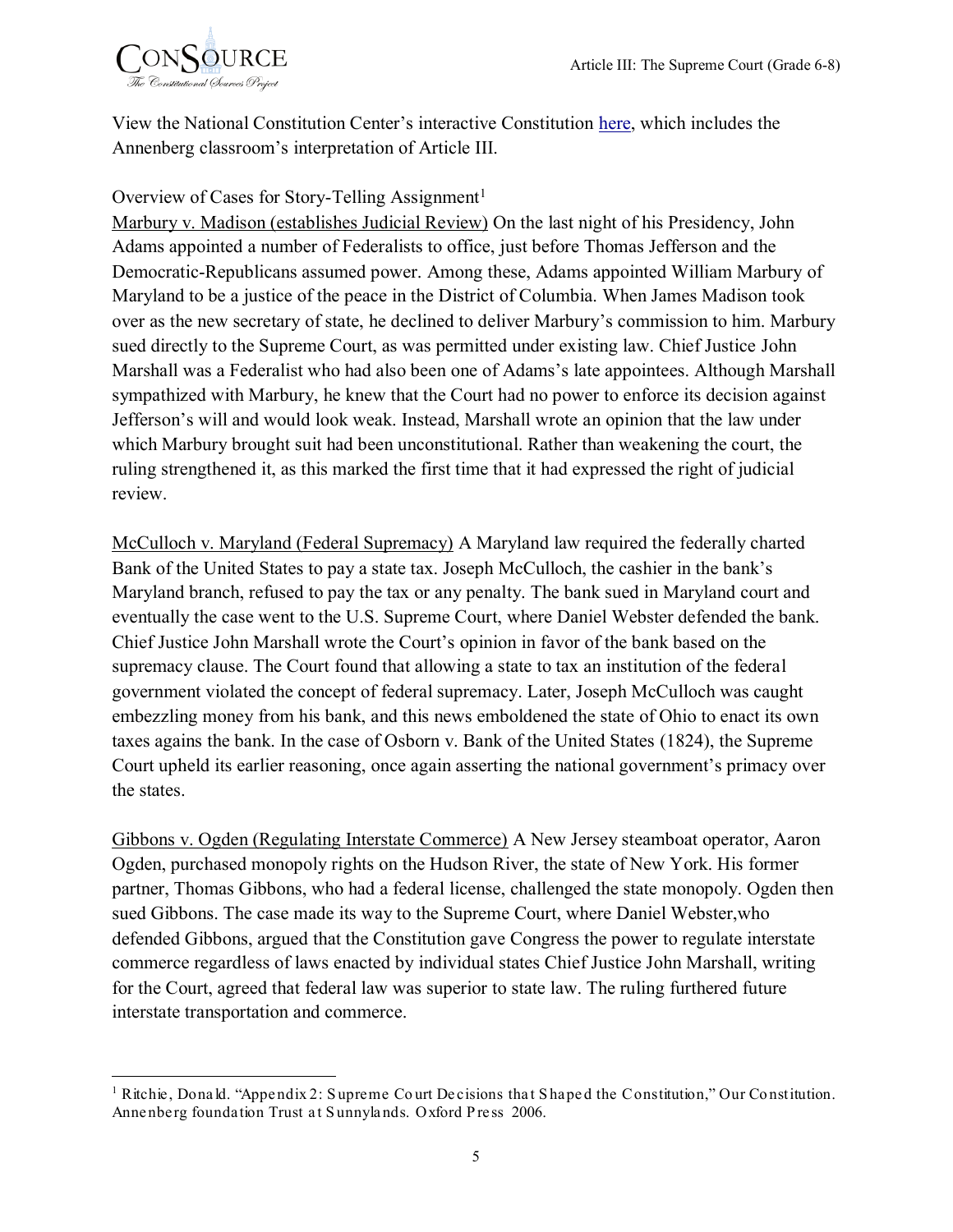

# Activity

DAY ONE

| Activity                            | Description                                                                                                                                                                                                                                                            | <b>Suggested Questions</b>                                                                                                                                                                                                                                                                                                                                                                                                            |
|-------------------------------------|------------------------------------------------------------------------------------------------------------------------------------------------------------------------------------------------------------------------------------------------------------------------|---------------------------------------------------------------------------------------------------------------------------------------------------------------------------------------------------------------------------------------------------------------------------------------------------------------------------------------------------------------------------------------------------------------------------------------|
| Homework<br>Class Reading of        | Review the homework reading of the U.S. Constitution for Kids, the Executive and<br>Assign students a short comprehension quiz at the beginning of class, found in<br>1. What is the purpose of the                                                                    |                                                                                                                                                                                                                                                                                                                                                                                                                                       |
| Articles III of the<br>Constitution | As a class, read Article III, Federalist<br>No 78 (in full or using the excerpts<br>provided in Appendix C), and 1-2<br>other primary sources listed as Teacher<br>Resources. Seek to narrow in on the<br>sections which discuss the creation of<br>the Supreme Court. | Supreme Court and how does that<br>role fit with the roles of the other<br>branches?<br>2. Is the Supreme Court the only<br>court created by the Constitution?<br>If not, what other courts are<br>created?<br>3. What type of cases can the<br>Supreme Court try?<br>4. What does Article III say about the<br>justices of the Supreme Court?<br>5. Why do you think that treason is<br>specifically defined in the<br>Constitution? |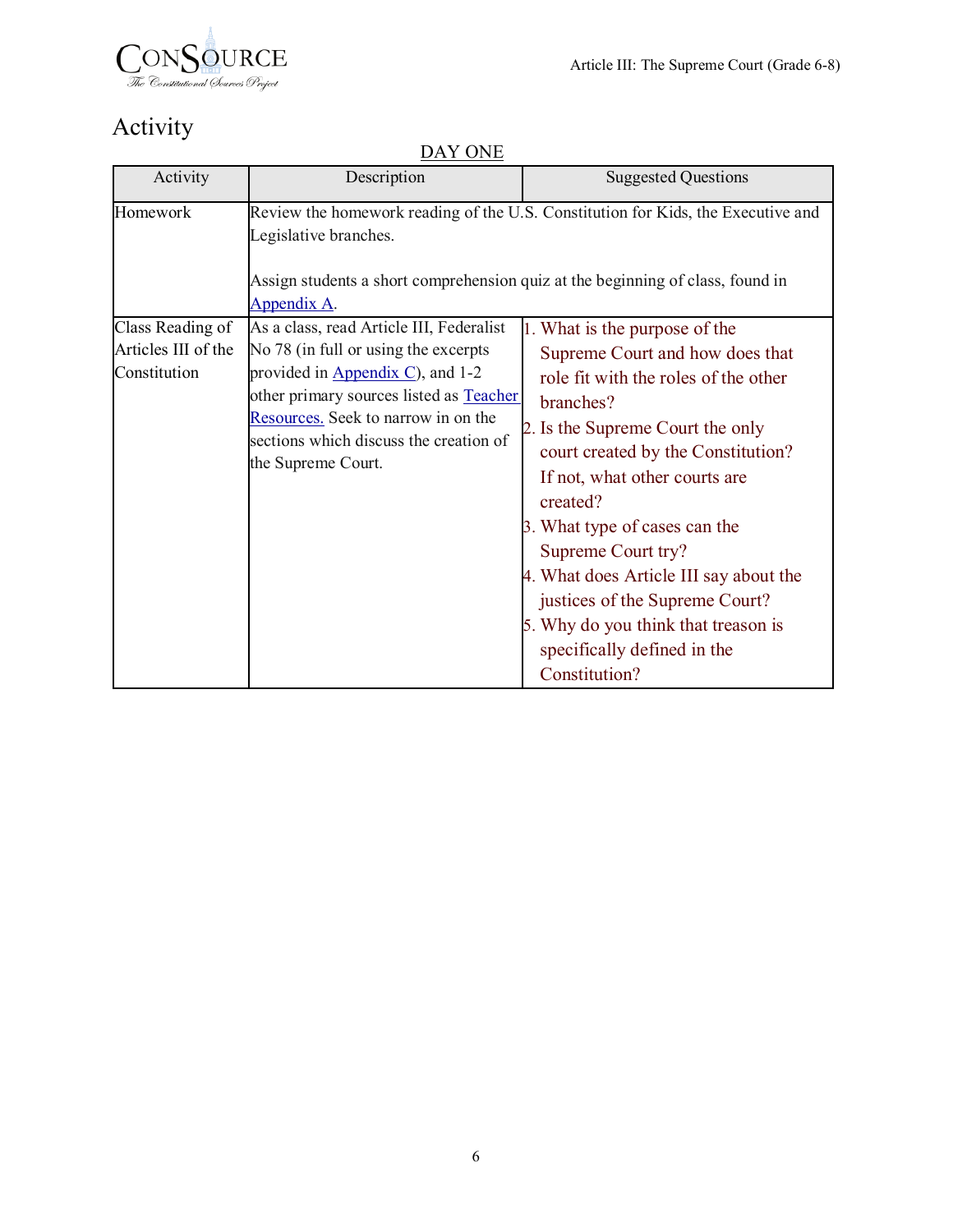

| Activity                                   | Description                                                                                                                                                                                                                                                                                                                                                                                                                                                                                                                                                                                                                                                                                                                                    | <b>Suggested Questions</b>                                                                                                                                                                                                                                                                                                                                                                                                                                                                                                                                                                                                                                                  |  |  |  |
|--------------------------------------------|------------------------------------------------------------------------------------------------------------------------------------------------------------------------------------------------------------------------------------------------------------------------------------------------------------------------------------------------------------------------------------------------------------------------------------------------------------------------------------------------------------------------------------------------------------------------------------------------------------------------------------------------------------------------------------------------------------------------------------------------|-----------------------------------------------------------------------------------------------------------------------------------------------------------------------------------------------------------------------------------------------------------------------------------------------------------------------------------------------------------------------------------------------------------------------------------------------------------------------------------------------------------------------------------------------------------------------------------------------------------------------------------------------------------------------------|--|--|--|
| Round Robin<br>Comprehension<br>Activity   | To test and expand student<br>comprehension of the in-class<br>readings, have students complete a<br>round robin writing activity. Using the<br>question: "what is the role of the<br>Supreme Court in our constitutional<br>system of government and what are the<br>powers of this court?" ask students to<br>use a piece of paper to begin writing<br>their answer.<br>Each student will answer this question<br>as much as they can in 30 seconds<br>before passing to another student who<br>has to add to what the other student has<br>said. Students should be passing their<br>papers 5-10 times. This will help drive<br>home the concept of the court for<br>students and perhaps bring up new<br>questions about the courts power. | 1. Why do you think the Founder's<br>choose to include a judicial<br>branch? Why not just leave<br>judicial powers to the states?<br>2. Why is Article III so short?<br>3. What is the benefit of having<br>multiple justices on the court?<br>4. What are the benefits of an<br>independent judiciary/why is it so<br>important for the judiciary to be<br>independent?<br>5. What does Federalist 78 tell us<br>about the fears people had about a<br>judiciary?<br>6. Why is it important for there to be<br>a highest court in the United<br>States?<br>7. What does it mean to have original<br>jurisdiction?<br>8. What does it mean to act as an<br>appellate court? |  |  |  |
| What is Judicial<br>Review?                | Madison, which established judicial review.                                                                                                                                                                                                                                                                                                                                                                                                                                                                                                                                                                                                                                                                                                    | Before moving into the story-telling assignment, discuss with students what is<br>missing, namely why the court seems so active today, even though the Constitution<br>doesn't tell us much about the court. Have a 5-10 minute discussion about the<br>ambiguity of the Supreme Court, ending in discussion of the case of Marbury v.                                                                                                                                                                                                                                                                                                                                      |  |  |  |
| Introduction of<br><b>Court Cases</b>      | To help the class in their story-telling assignment, introduce the cases to be studied<br>to the class as a whole. Use StreetLaw's resources for Marbury v. Madison,<br>McCulloch v. Maryland, and Gibbons v. Ogden to explore the basics of these cases.                                                                                                                                                                                                                                                                                                                                                                                                                                                                                      |                                                                                                                                                                                                                                                                                                                                                                                                                                                                                                                                                                                                                                                                             |  |  |  |
| Assignment of<br>Story-Telling<br>Activity | Use the assignment sheet in $\Delta$ ppendix $\overline{B}$ to introduce the story-telling assignment.<br>Students will divide into pairs or small groups and pick/be assigned one of the key<br>cases that helped establish the Supreme Court's power of judicial review.<br>Additionally, students could also choose to research the court itself in greater detail.<br>The premise of the story-telling assignment is to have students learn about their case<br>in detail and create a children's book (with an original story and illustrations) to tell<br>the story of that case and why it is important.                                                                                                                               |                                                                                                                                                                                                                                                                                                                                                                                                                                                                                                                                                                                                                                                                             |  |  |  |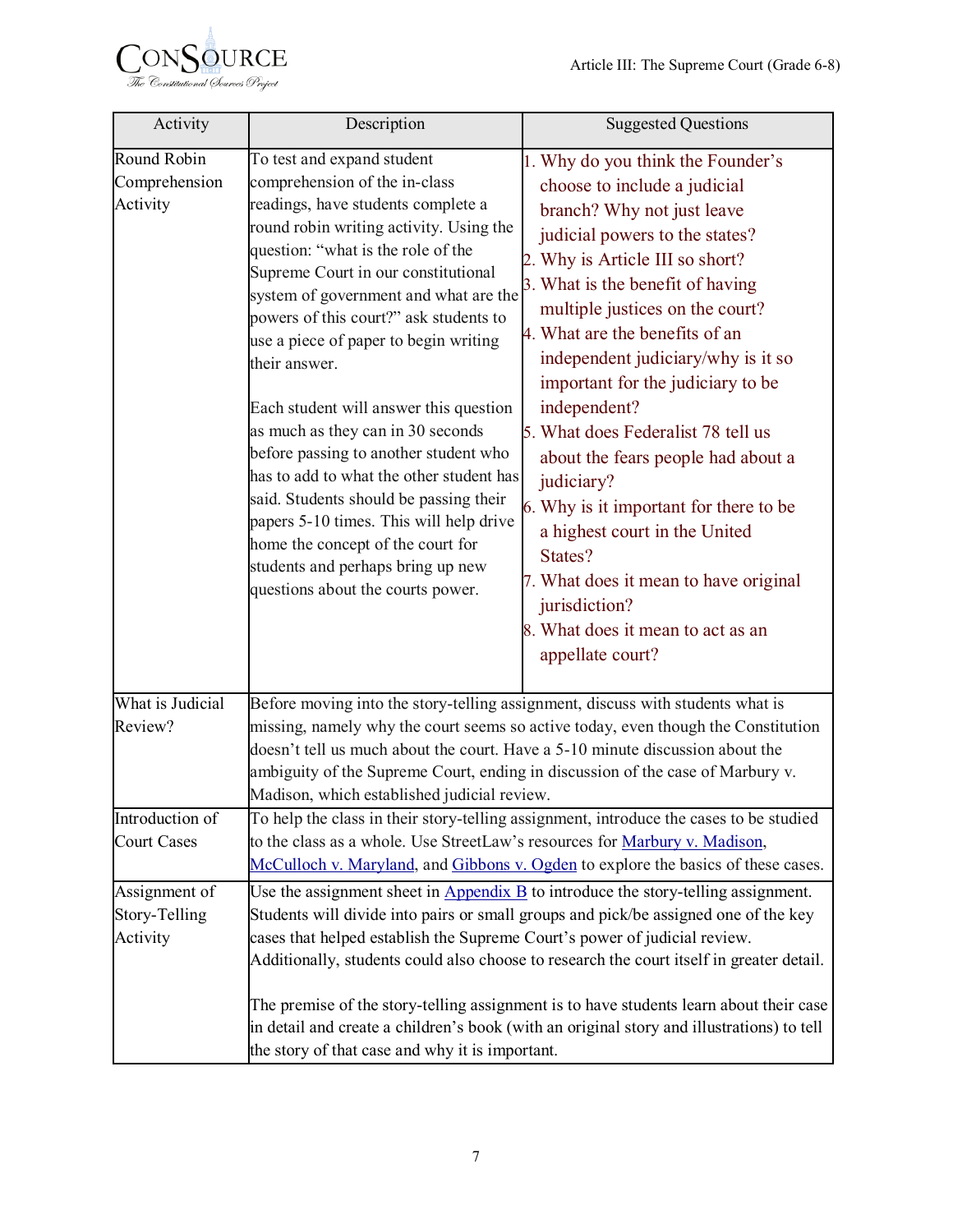

DAY TWO

| Activity                                                                                                                                                      | Description                                                                                                                             | <b>Suggested Questions</b> |  |
|---------------------------------------------------------------------------------------------------------------------------------------------------------------|-----------------------------------------------------------------------------------------------------------------------------------------|----------------------------|--|
| Give students class-time to work on their story-telling assignment. Have the<br>In-Class Work: Story-<br>telling Assignment<br>final book due 2-3 days later. |                                                                                                                                         |                            |  |
| <b>Extension Activities</b>                                                                                                                                   | Assign an extension activity to further student understanding and provide an<br>opportunity for community engagement or accountability. |                            |  |

## Homework

Day One: In preparation for the first day of class, assign students a review of Article I and II of the U.S. Constitution, using [ConSource's U.S. Constitution for Kids.](http://thinkfinity.org/docs/DOC-12191)

Day Two: Ask students to continue work on their Children's books.

## Extension Activity

- A. Elementary School Visit: Have the class visit a local elementary school class to read their children's books to the class or have the children read the books to them in small groups. This is a great way to empower students to take ownership of their project and challenge them to explain the cases they have studied to young children.
- <span id="page-7-0"></span>B. iCivics: Use one of the [Supreme Court games offered by iCivics](http://livepage.apple.com/) to have students explore a topic of interest to them more thoroughly.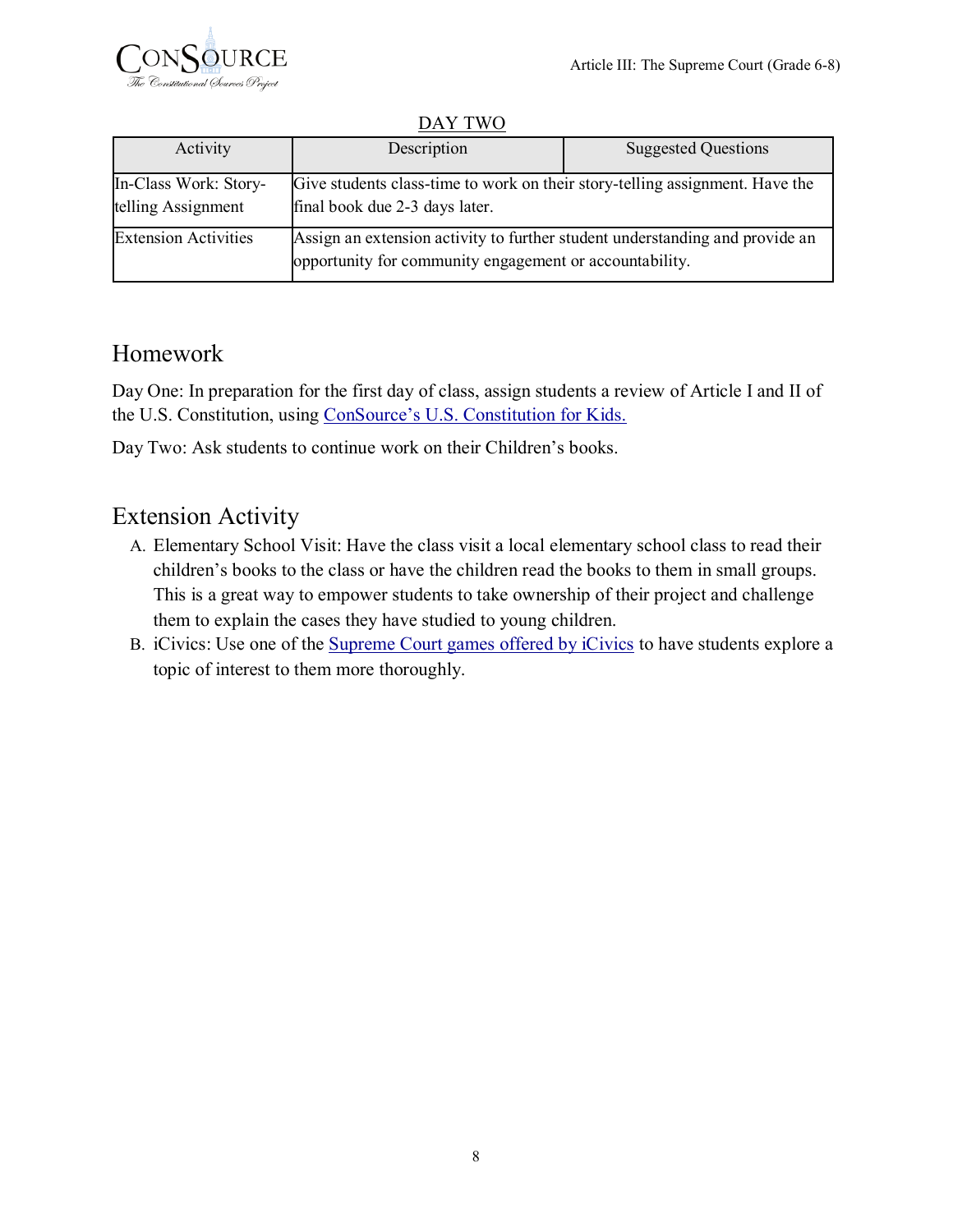

## Appendix A. Articles I & II Review Quiz

Name : Date:

## THE U.S. CONSTITUTION: ARTICLE I & II REVIEW QUIZ

Directions: Using the Constitution, answer the following questions.

- 1. The Second Article of the Constitution established Congress.
	- a. True
	- b. False
- 2. Article I states that when vacancies occur in the representation of any state:
	- a. A majority of Congress will select a replacement representative.
	- b. The speaker of the house will select a replacement.
	- c. The seat will remain vacant until an election may be held to replace the representative.
	- d. The president will select a replacement.
- 3. According to his or her expressed powers, the president must introduce taxation bills to the House of Representatives.
	- a. True
	- b. False
- 4. According to Article I, Section 4, who makes decisions on the administration of congressional elections?
	- a. State Legislatures
	- b. The Senate with the approval of 2/3 state legislatures
	- c. The House Committee on Elections.
	- d. State Legislatures, although Congress reserves the right to create regulations
- 5. The President is allowed to establish federal courts below the Supreme Court.
	- a. True
	- b. False
- 6. Which of the following is an expressed power (or limit) of Congress? (check all that apply)
	- a. Congress may establish the United States Air Force.
	- b. Congress may set and collect taxes.
	- c. Congress may establish post offices.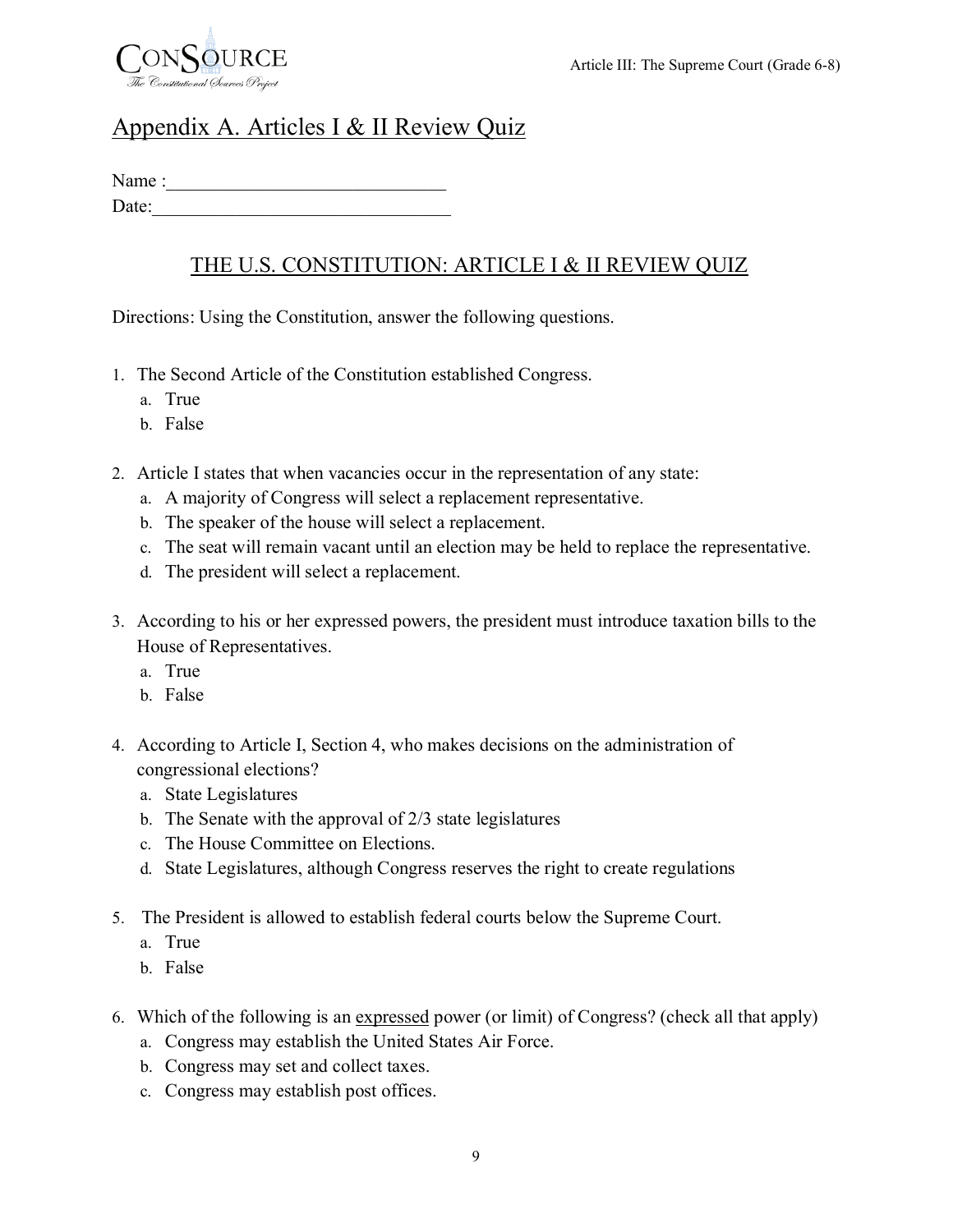

- d. Congress may declare war.
- e. Congress may establish a federal minimum wage.
- f. Congress may not pass ex post facto laws or bills of attainder.
- g. Congress may not regulate or eliminate slavery until 1808.
- h. Congress may establish nation parks.
- i. Congress may regulate commerce between the state, with foreign nations, and with Indian Tribes.
- j. Congress may pass laws to ensure the fair and equal treatment of its citizens.
- k. Congress may use treasury funds to support a public school system.
- 7. Describe the clause of Article I supports the existence of implied powers of Congress and explain why it is important.
- 8. According to the Constitution, is the president directly elected by the people?
	- a. Yes
	- b. No
- 9. Can anybody be president? Identify two qualifications for being president.
- 10. In his role of Commander in Chief, the President is allowed to declare war.
	- a. True
	- b. False
- 11. When the president of the United States is tried for impeachment, who presides over the trial?
	- a. The Vice President
	- b. The Chief Justice of the Supreme Court
	- c. The President Pro-Tempore of the Senator
	- d. The Speaker of the House
- 12. What measure decides how many Representatives a state may have?
	- a. Population
	- b. Size of the State
	- c. None, each state has equal representation in the House of Representatives.
	- d. Taxation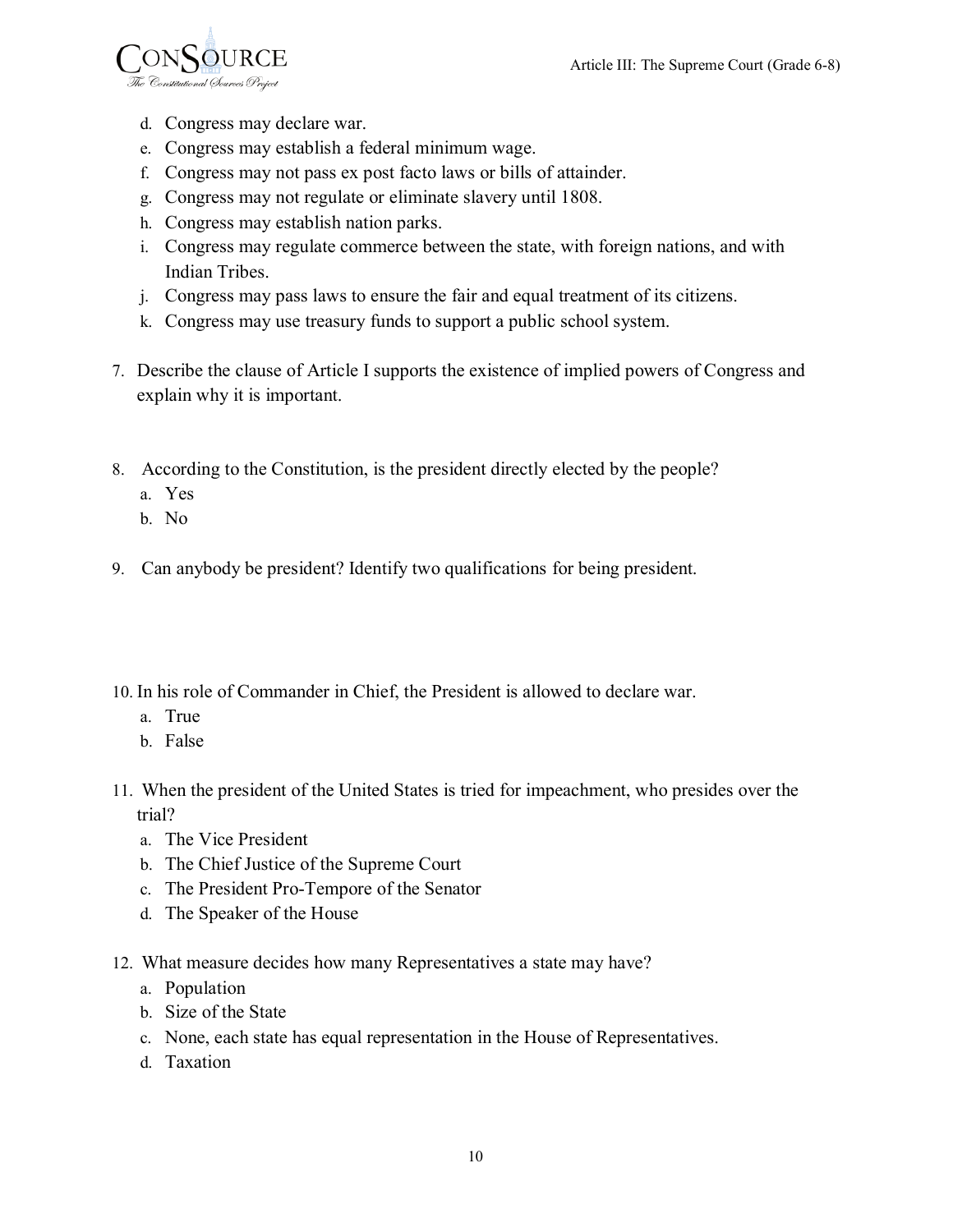

- 13. The President, Vice President, and all civil officers of the United States, may be removed from office (through impeachment and conviction) for:
	- a. Treason.
	- b. Bribery
	- c. High Crimes and Misdemeanors
	- d. All of the Above
	- e. None of the Above

#### 14. The President has the power to grant pardons.

- a. True
- b. False
- 15. A single term of the President consists of:
	- a. 2 years
	- b. 3 years
	- c. 4 years
	- d. Unlimited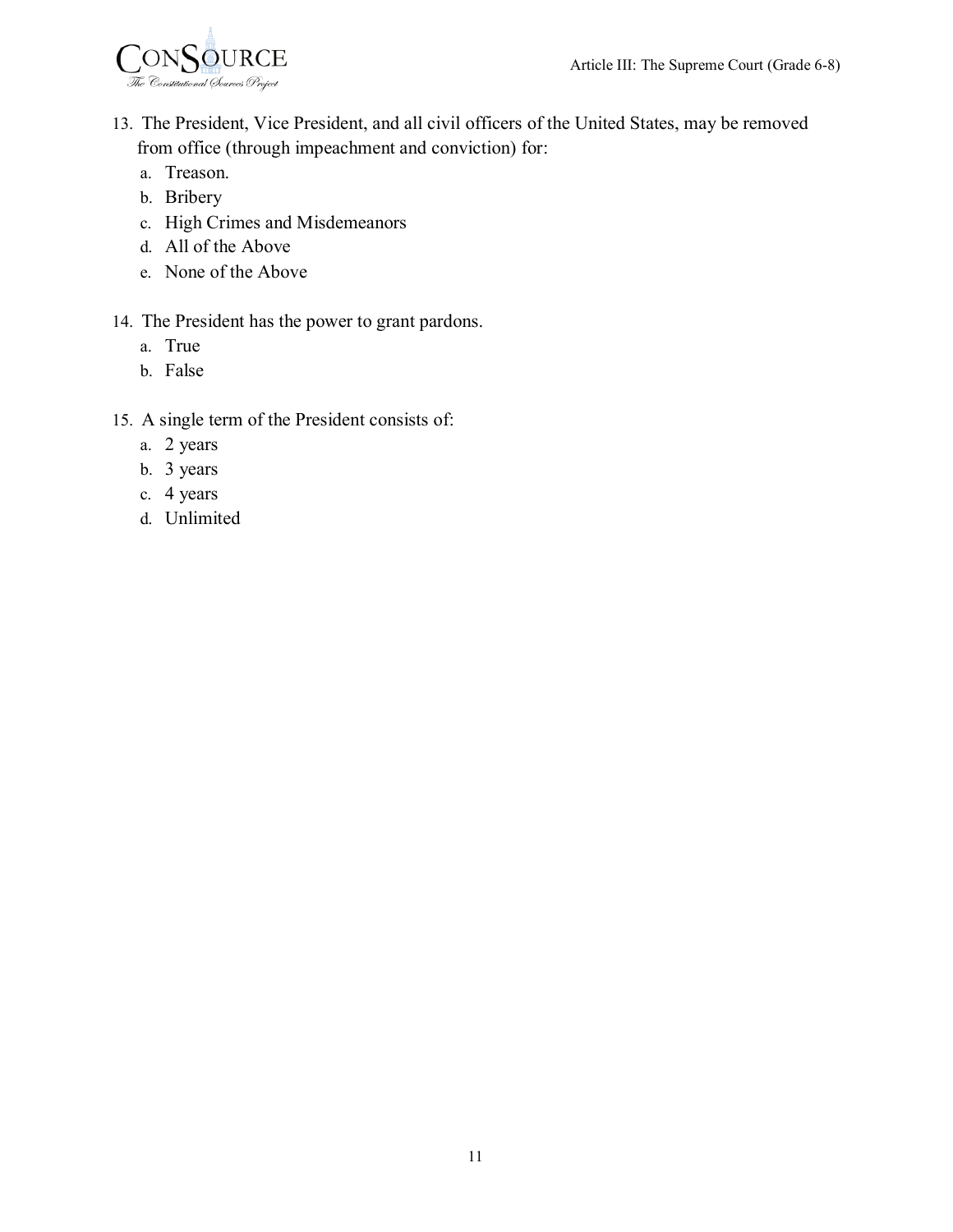

#### THE U.S. CONSTITUTION: ARTICLE I & II REVIEW QUIZ

## KEY

- 1. B (false)
- 2. D
- 3. B (false)
- 4. D
- 5. B (false)
- 6. B,C,D,F,G,I
- 7. Necessary and proper/elastic clause. Explanations will vary.
- 8. B
- 9. Correct answers include: natural born citizen, or citizen at time of adoption of constitution, at least thirty-five years old, a resident of the U.S. for at least four years.
- 10. B (false)
- 11. B
- 12. A
- 13. D
- 14. A (true)
- <span id="page-11-0"></span>15. C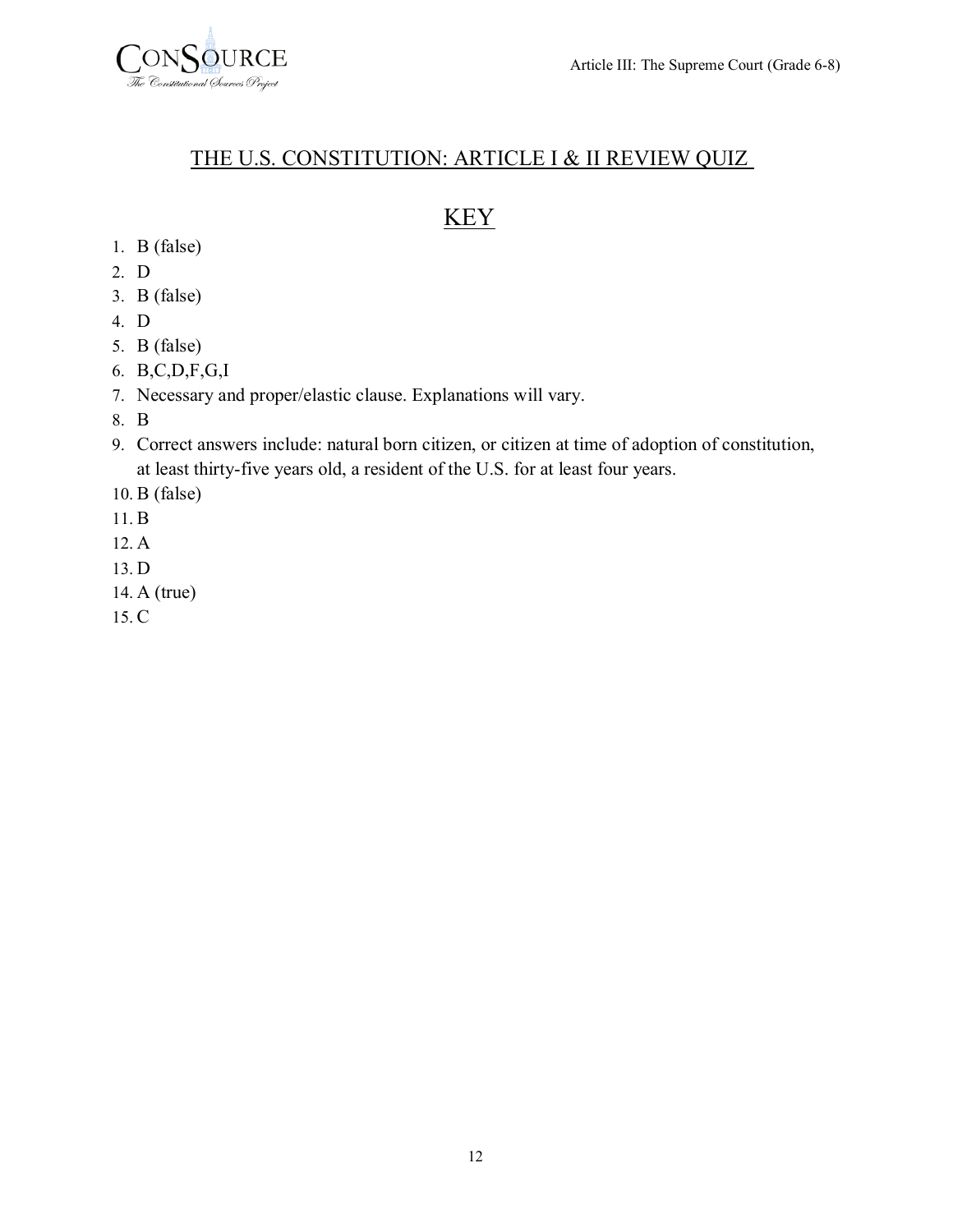

## Appendix B. Story Telling Assignment Sheet

| Name: |  |  |  |
|-------|--|--|--|
| Date: |  |  |  |

## TELLING STORIES OF THE SUPREME COURT

When the U.S. Constitution was signed in 1787, it included a very limited description of the Judicial branch in comparison to Articles I and II, which detailed the role of the Legislature and Executive rather extensively. Why? The answer is up for debate, but it would seem, at least according to Federalist 78, that the Founders believed the Judiciary to be the weakest branch of government, thus requiring less elaboration on its powers to prevent their abuse.

However, in the years following the adoption of the Constitution, several cases passed through the Court (led by Chief Justice John Marshall) that expanded the powers of the Supreme Court such that it developed into the Court we know today.

#### Assignment

Choose one of the famous cases heard by the Marshall Court (The Supreme Court's nickname while John Marshall was Chief Justice) and research the case. Be on the lookout for facts or phrases that explain why the court has authority to make these decisions and links between Article III and other portions of the Constitution.

Once you have completed your research, create a children's book that tells the story of your court case and why it is important to the development of the Supreme Court. Your book should be composed of both an original story and original illustrations. Try to go beyond just simplifying the case. Look outside the box to write a unique story that explains your case without being too literal.

#### Cases

- Marbury v. Madison (1803)
- McCulloch v. Maryland (1819)
- Gibbons v. Ogden (1824)

#### Questions to Keep in Mind

- 1. What happened? In other words, who was asking for the court's decision and why? What was the issue being decided by the court and what did the court decide?
- 2. What part of the Constitution is being discussed/debated in this case?
- 3. Why is this decision relevant. Explain why this case helped to expand or limits the Supreme Court's power.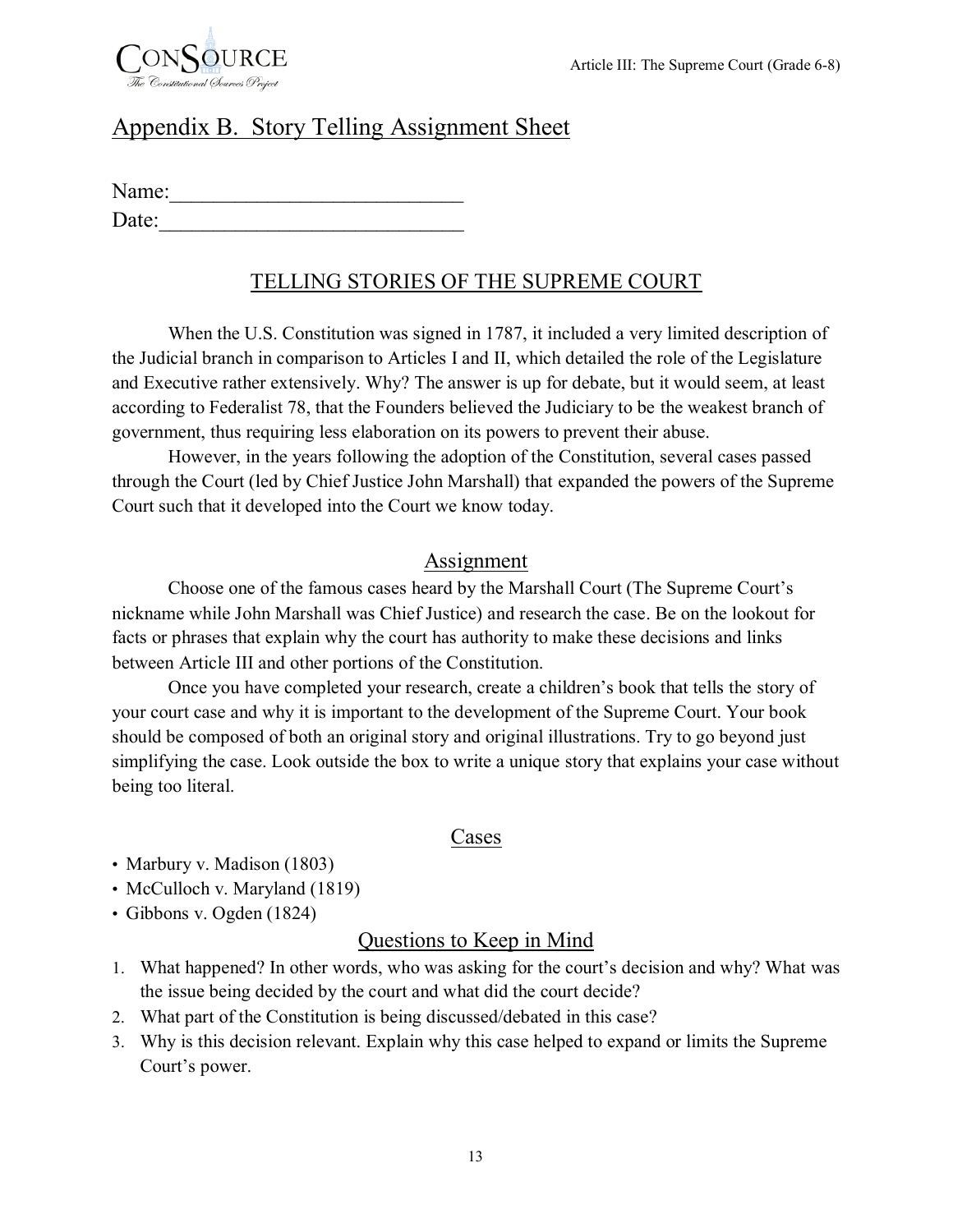

4. What does the court's decision mean to us today? How does the court's decision impact choices or actions the government might take today?

#### **Requirements**

- Your book should be at least five pages long.
- Each page of your story should include an original illustration.
- Your story should answer all the questions listed above.
- You should include a bibliography when you turn in your story.

#### <span id="page-13-0"></span>Due Date: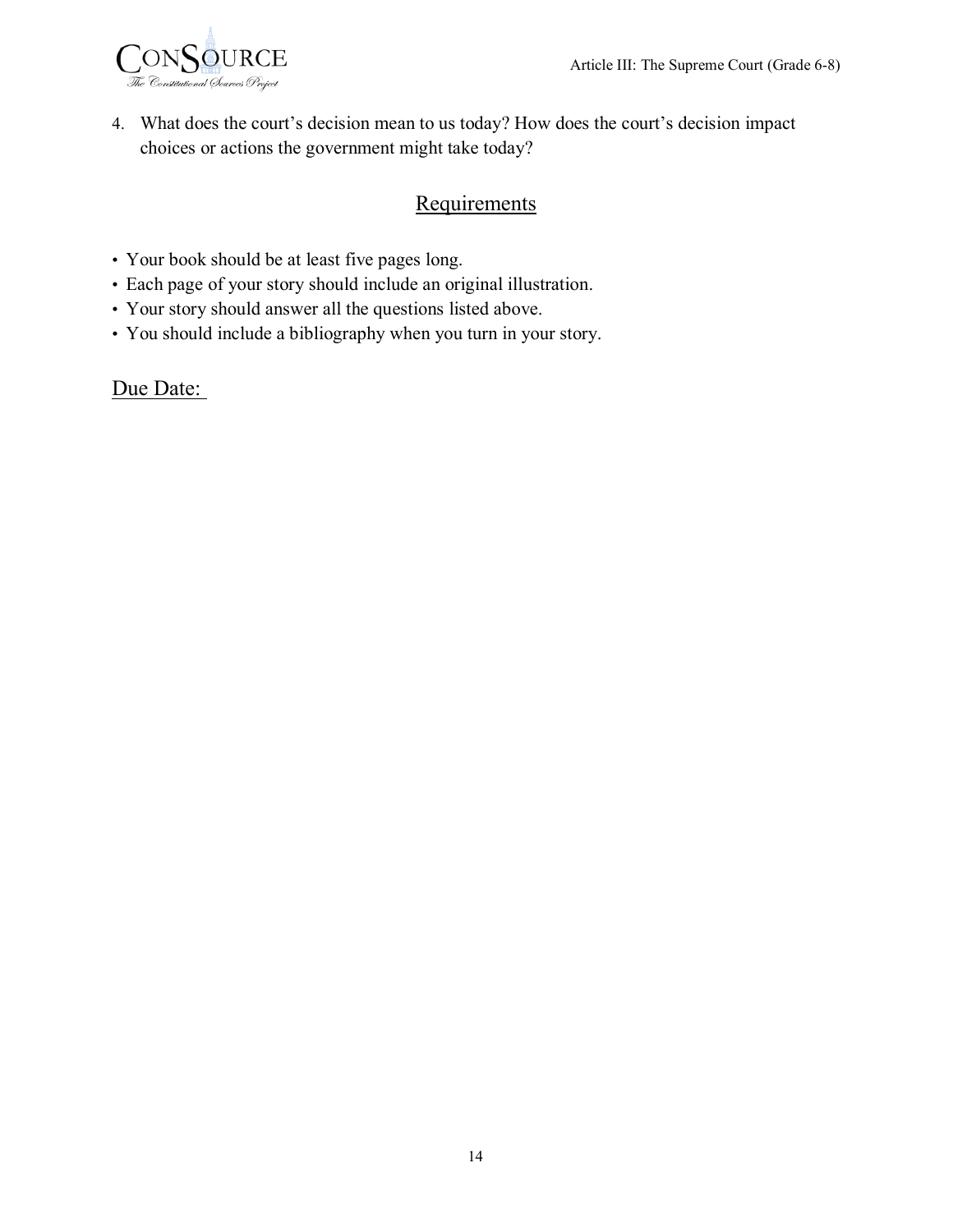

# Appendix C. Federalist No. 78 Excerpts

View the Full Document [here](http://www.consource.org/document/the-federalist-no-78-1788-6-14/)

Why the Court wasn't well described, the "least dangerous branch":

"The executive not only dispenses the honors, but holds the sword of the community. The legislative not only commands the purse, but prescribes the rules by which the duties and rights of every citizen are to be regulated. The judiciary on the contrary has no influence over either the sword or the purse, no direction either of the strength or of the wealth of the society, and can take no active resolution whatever. It may truly be said to have neither FORCE nor WILL, but merely judgment; and must ultimately depend upon the aid of the executive arm even for the efficacy of its judgments. This simple view of the matter suggests several important consequences. It proves incontestibly that the judiciary is beyond comparison the weakest of the three departments of power; that it can never attack with success either of the other two; and that all possible care is requisite to enable it to defend itself against their attacks. It equally proves, that though individual oppression may now and then proceed from the courts of justice, the general liberty of the people can never be endangered from that quarter: I mean, so long as the judiciary remains truly distinct from both the legislative and executive. For I agree that "there is no liberty, if the power of judging be not separated from the legislative and executive powers." And it proves, in the last place, that as liberty can have nothing to fear from the judiciary alone, but would have every thing to fear from its union with either of the other departments; that as all the effects of such an union must ensue from a dependence of the former on the latter, notwithstanding nominal and apparent separation; that as from the natural feebleness of the judiciary, it is in continual jeopardy of being overpowered, awed or influenced by its co-ordinate branches; and that as nothing can contribute so much to its firmness and independence, as permanency in office, this quality may therefore be justly regarded as an indispensable ingredient in its constitution; and in a great measure as the citadel of the public justice and the public security."

#### Ruminations on Judicial Review of the Courts

"Some perplexity respecting the right of the courts to pronounce legislative acts void, because contrary to the constitution, has arisen from an imagination that the doctrine would imply a superiority of the judiciary to the legislative power. It is urged that the authority which can declare the acts of another void, must necessarily be superior to the one whose acts may be declared void. As this doctrine is of great importance in all the American constitutions, a brief discussion of the grounds on which it rests cannot be unacceptable. There is no position which depends on clearer principles, than that every act of a delegated authority, contrary to the tenor of the commission under which it is exercised, is void. No legislative act therefore contrary to the constitution can be valid. To deny this would be to affirm that the deputy is greater than his